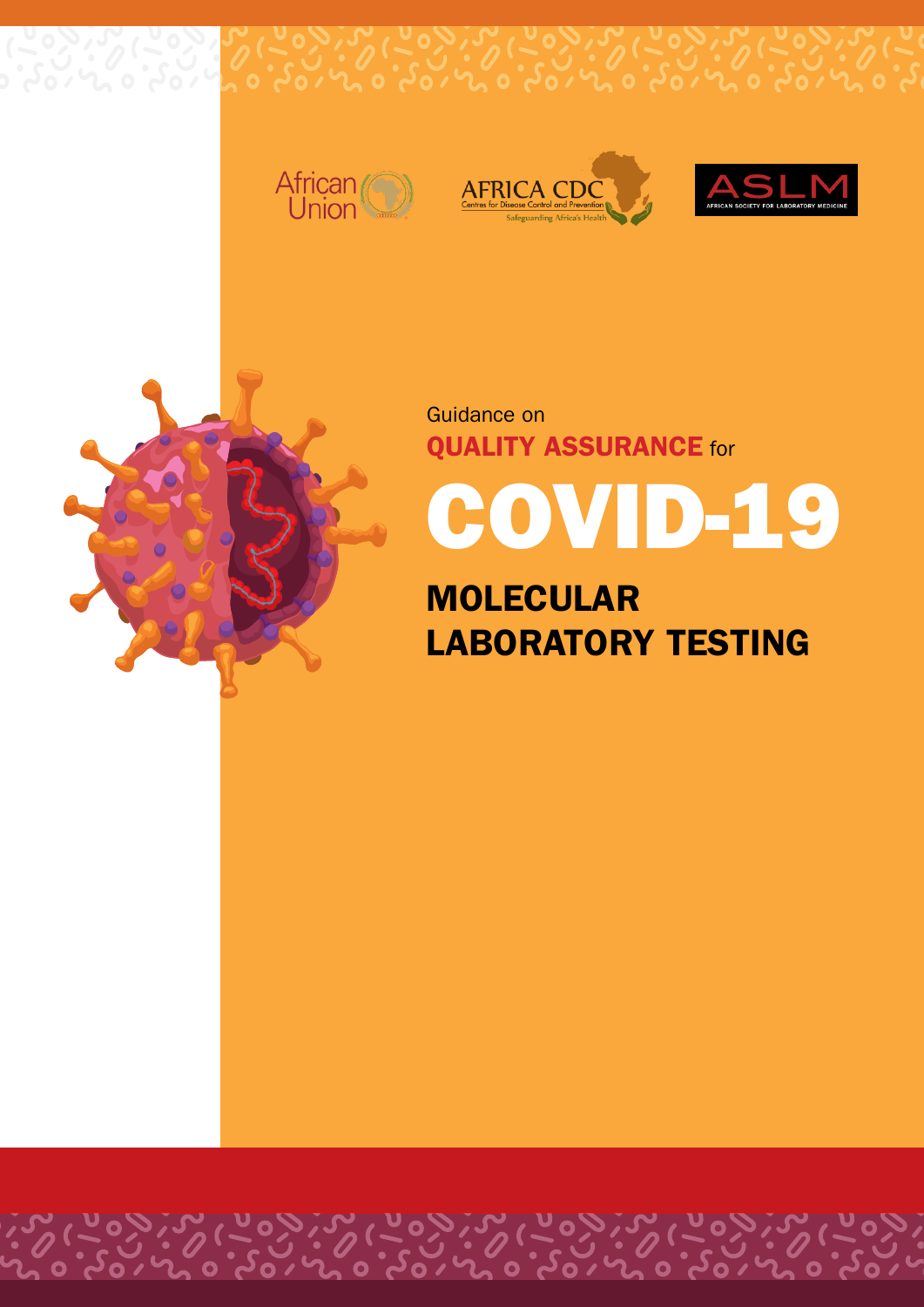





## ACKNOWLEDGEMENTS

ASLM would like to acknowledge the below-listed individuals for their contribution to the development of the guidance on quality assurance for COVID-19 testing:

- Collins Otieno Odhiambo (African Society for Laboratory Medicine)
- Samba Diallo (African Society for Laboratory Medicine & Africa CDC)
- Yenew Kebede (Africa CDC)
- Abebaw Kebede (Africa CDC)
- Marguerite Massinga Loembe (African Society for Laboratory Medicine & Africa CDC)
- •Anafi Mataka (African Society for Laboratory Medicine)
- Heidi Albert (FIND)
- Devy Emperador (FIND)
- •Edwin Shumba (African Society for Laboratory Medicine)
- •Teferi Mekonen (African Society for Laboratory Medicine)
- •Pascale Ondoa (African Society for Laboratory Medicine)

On behalf of the Africa Taskforce on Coronavirus Preparedness and Response for COVID19 (AFTCOR).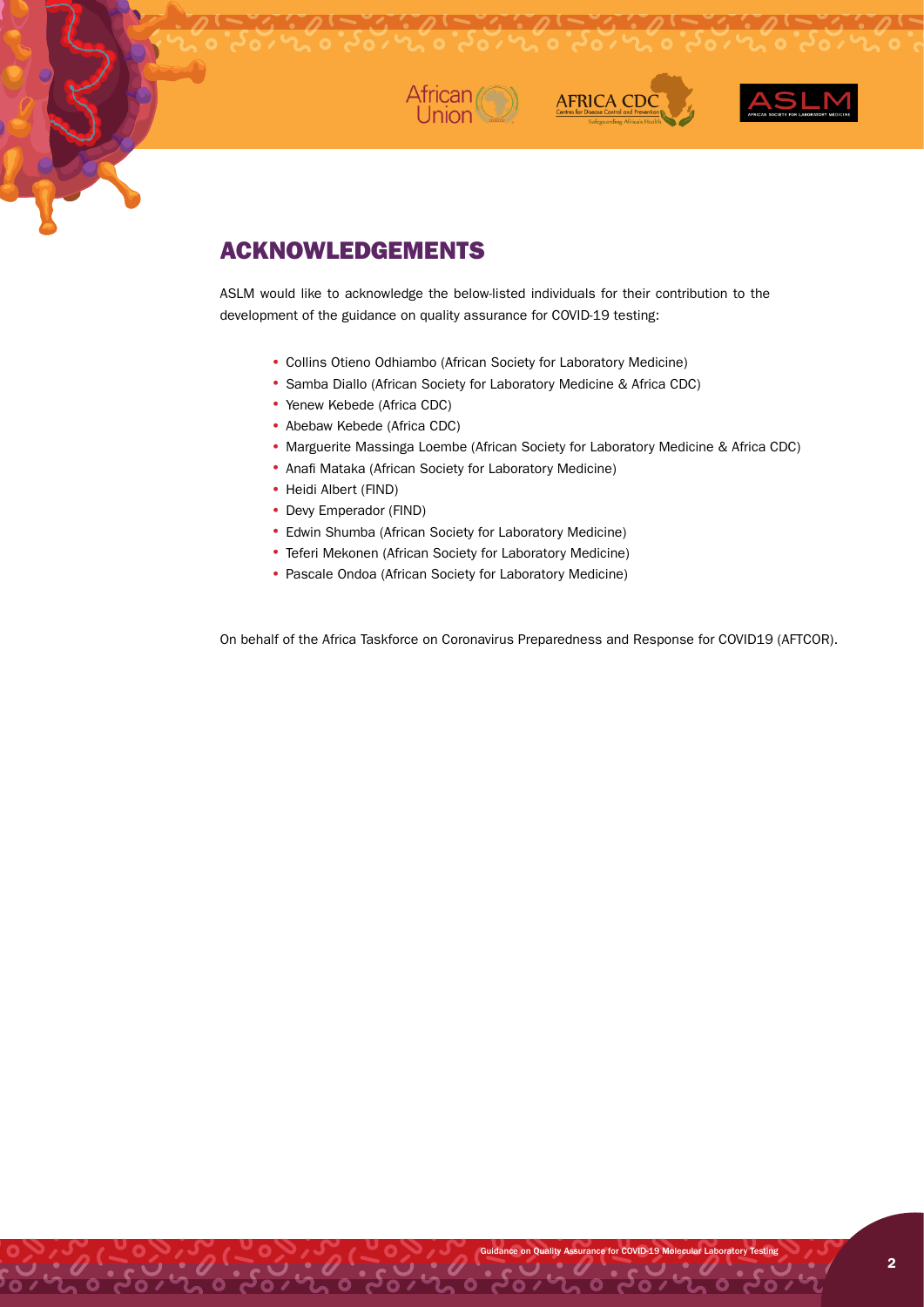





### **INTRODUCTION**

The coronavirus disease 2019 (COVID-19) pandemic, caused by the severe acute respiratory syndrome coronavirus 2 (SARS-CoV-2), which was first identified in Wuhan City, Hubei Province, China in December 2019, is now a major public health problem across the globe. The pandemic continues evolving in Africa since the first case in Egypt was reported on 14 February 2020. As of 22 June 2020, more than 307 479 cases have been detected in all Member States of the African Union and more than 8 149 people have died of the disease. While there are variations among countries, the overall numbers of reported cases have been increasing exponentially in recent weeks. New evidence shows that the virus is highly contagious with a doubling time of 2.3–3.3 days, and spreads much faster than initially thought (doubling time of 6–7 days). Therefore, early detection of SARS-CoV-2 in infected people plays a critical role in limiting the transmission of COVID-19, ensures the isolation or quarantine of COVID-19 patients to prevent local spread of the virus, and more broadly informs interventional measures.

SARS-CoV-2 infections in humans are clinically characterised by fever and pneumonia-like symptoms including coughs and expectoration. In sub-Saharan Africa, where many febrile illnesses are prevalent, symptomatic COVID-19 is likely to be misdiagnosed with other infectious causes of fever. The risk of misdiagnosis and the presence of asymptomatic and mild COVID-19 make laboratory testing a crucial tool for case confirmation. COVID-19 testing is being significantly expanded on the continent. The Partnership to Accelerate COVID-19 Testing initiative launched by Africa Centres for Disease Control and Prevention (CDC) and the Africa Union is helping Member States to expand laboratory testing capacity as a key strategy to contain or slow the progression of the pandemic. As testing is decentralised to sub-national, veterinary, academic, and research laboratories, assuring the quality of testing and enforcing biosafety practices is critical.

Molecular assays conducted on nasopharyngeal swabs or other upper respiratory tract specimens are the most commonly used and reliable tests for the diagnosis of COVID-19. A variety of RNA gene targets are used by different molecular assays, commonly targeting one or more of the envelope (env), nucleocapsid (N), spike (S), RNA-dependent RNA polymerase (RdRp), and the first open reading frame (ORF1) genes. Most molecular assays have achieved 100% specificity, since the primers are designed specifically for the target gene sequences of SARS-CoV-2. However, sensitivity can be affected by specimen quality, sampling time to symptom onset, testing errors, or other technical deficiencies.

False-negative SARS-CoV-2 polymerase chain reaction (PCR) test results have been documented in a few positive cases after having two consecutive negative PCR tests within a 24-hour period. This could be due to technical errors from sampling to testing. Both falsepositive and false-negative results have negative implications for disease containment efforts. Therefore, it is critical to implement quality assurance measures in all COVID-19 testing laboratory networks.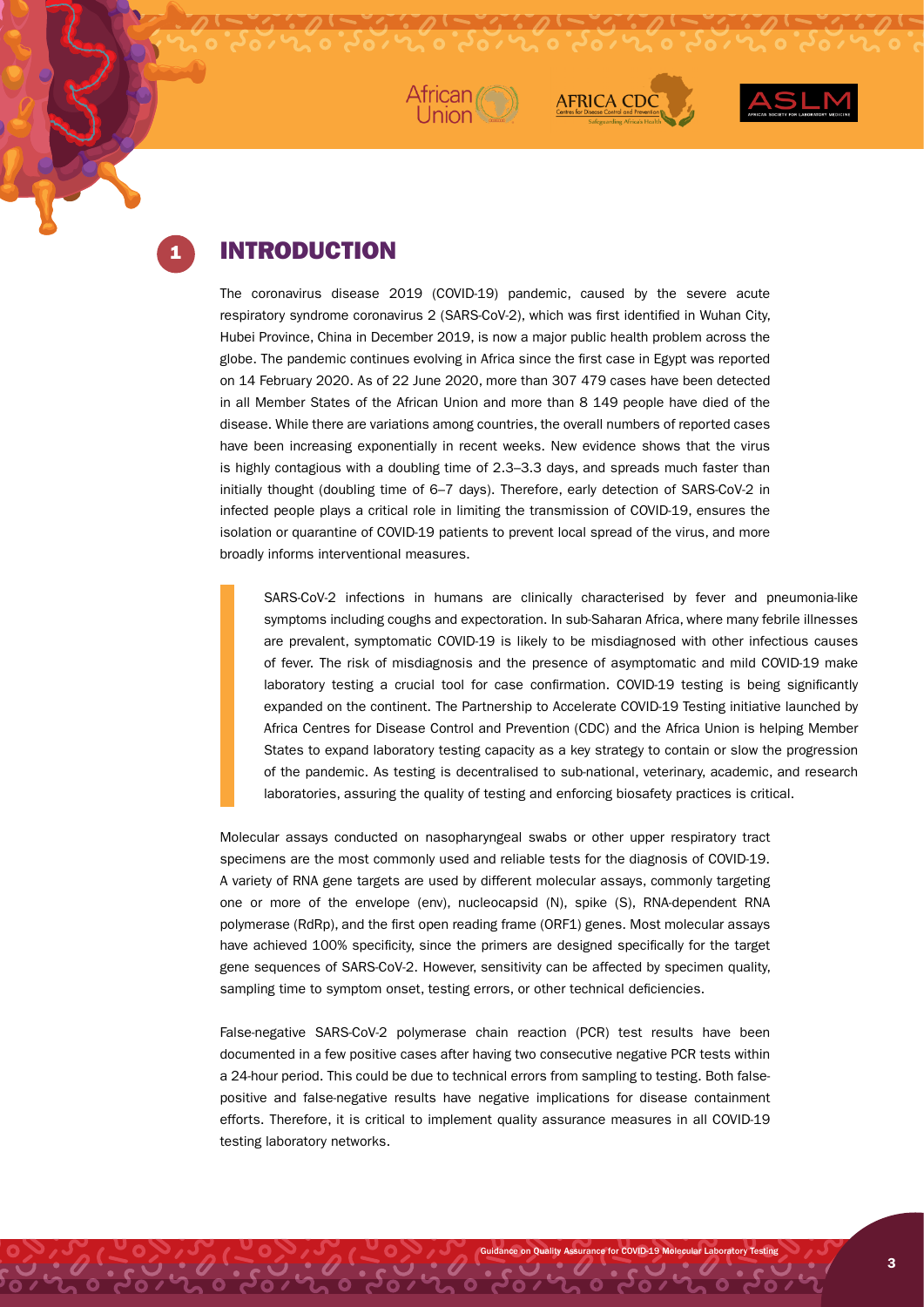





## PURPOSE

2

3

The purpose of this guidance document is to help Member States and partners as they set up comprehensive quality assurance measures for COVID-19 testing laboratory networks. The guidance emphasises the use of standardized registration formats as a quality tool, quality control (QC), enrollment of laboratories in external quality assessment (EQA) schemes and use of EQA performance data for continuous quality improvement of COVID-19 testing laboratories.

# QUALITY ASSURANCE

Quality assurance (QA) is the part of the quality management system that focuses on providing confidence for the fulfillment of quality requirements. QA implemented through quality management systems is important for any testing service from PCR tests conducted in complex laboratories to point-of-care testing conducted in community health centres. QA is a system designed to continuously improve the reliability and efficiency of laboratory testing services. It can be implemented to monitor the quality of COVID-19 testing laboratories to minimise error rates that may arise in all stages of laboratory testing processes (pre-analytical, analytical, and post-analytical).

Laboratories involved in the molecular diagnosis of SARS-CoV-2 should implement three main components of QA, namely:

- Quality Control (QC)
- •External Quality Assessment (EQA)
- Quality Improvement (QI)

# 3.1

### **QUALITY CONTROL**

QC is a material or mechanism that monitors the analytical performance of the test when used with or as part of a test system. It may monitor the entire test system or only one aspect of the test. It is a process of systematic internal monitoring of the performance of bench work in COVID-19 testing laboratories, including instrument checks and verifying new lots of test kits. QC validates the competency of testing laboratories by assessing sample quality and monitoring test procedures, test kits, and instruments against established criteria. It also includes the review of PCR results and documentation of the validity of testing methods. Hence, QC is a multi-step process with certain checkpoints throughout the testing process: pre-analytical, analytical, and post-analytical stages (Annexes 1–3). In general, QC should be performed regularly to detect, evaluate, and correct errors due to test system failure, environmental conditions, or operator performance before reporting test results.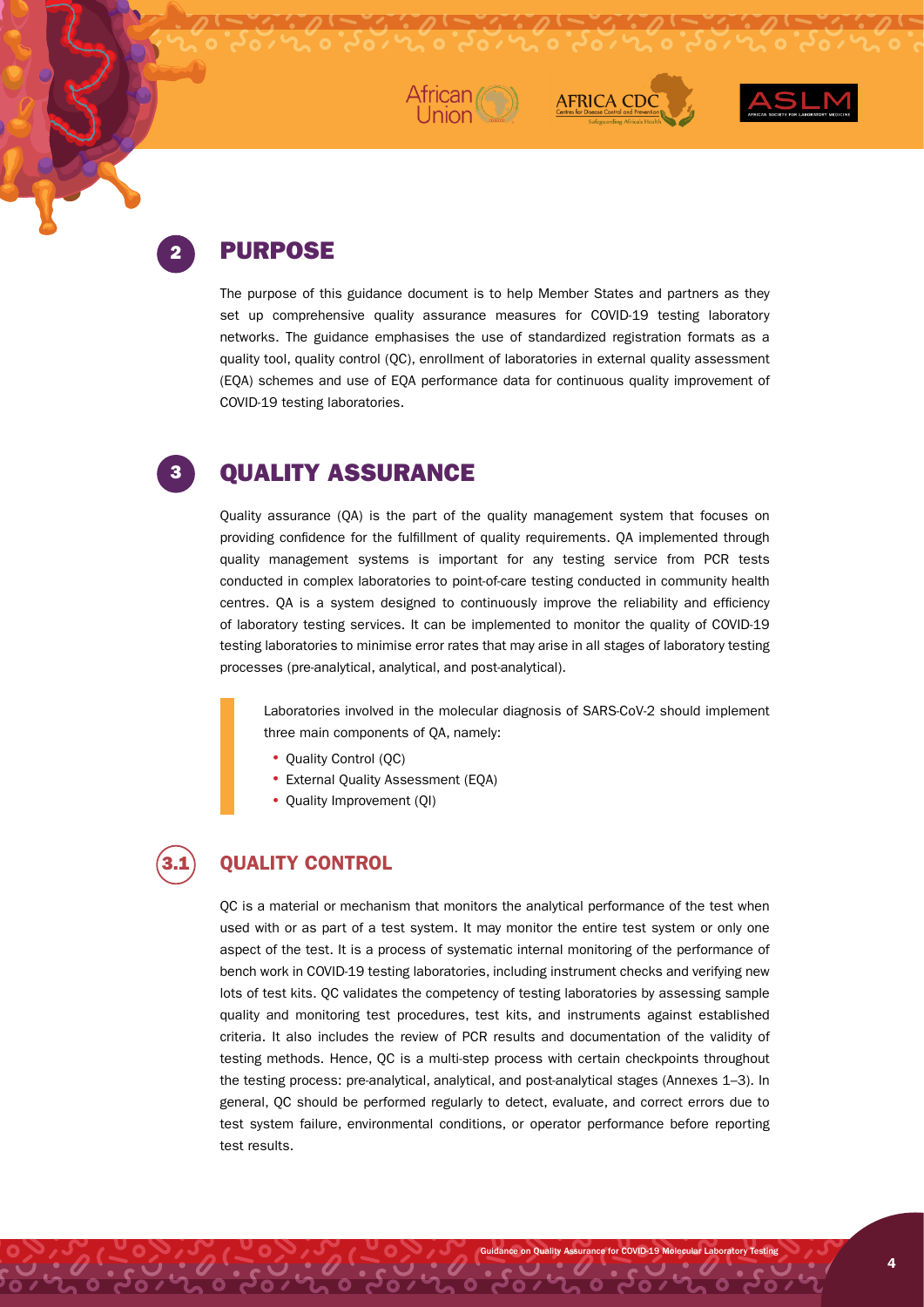



In addition to the QC checks indicated in Annexes 1–3, internal QC (IQC) should be performed routinely as per the recommendation of the test manufacturer for particular molecular assays. For example, some assays have built-in or test kit controls, and using external QC may not be recommended. However, the laboratory must ensure that the extraction and amplification PCR processes are properly checked for quality using IQC in each test run. QCs that are commonly employed for PCR testing include:

**Extraction positive control:** Used as an RNA extraction control to demonstrate successful recovery of RNA and the integrity of the extraction reagent. Extraction controls should be extracted and processed with each sample extraction run. They contain noninfectious cultured human cell (A549) material.

**AFRICA CD** 

**No template control (NTC):** Checks contamination during specimen extraction and/or plate set up. If any NTC reactions are defined positive, sample contamination may have occurred and the test must be repeated with strict adherence to the testing procedures. It also indicates whether PCR reagents have been compromised to determine the cycle threshold. NTC contains nuclease-free water.

**Positive template control(s):** Indicates the limit of detection and robustness of the assay. Positive template controls are in vitro-transcribed SARS-CoV-2 RNA, either gene fragment or whole-genome. This control should be handled with caution in a dedicated nucleic acid handling area to prevent possible cross-contamination.

Guidance on Quality Assurance for COVID-19 Molecular Laboratory Testing

External QCs can be obtained for the assay independently from the manufacturer or from QC providers, including national or World Health Organization (WHO) reference laboratories or commercial entities. Several third-party commercial companies supply standard controls for the extraction and amplification steps of SARS-CoV-2 PCR testing (Annex 4). Commercial QCs are preferred; however, laboratories can use patient samples with known viral RNA concentration, preferably samples with low cycling threshold (Ct) values (25–30) for the target sequences of SARS-CoV-2, as the positive template control. Nuclease-free water or viral transport medium can be used as the negative control. QC failures, for example, when a positive control turns out negative or a negative control turns out positive, invalidates the test results. The test must be repeated either from stored or newly collected samples after investigating and fixing the cause of the QC failure, such as contamination or degradation of samples, or expired reagents.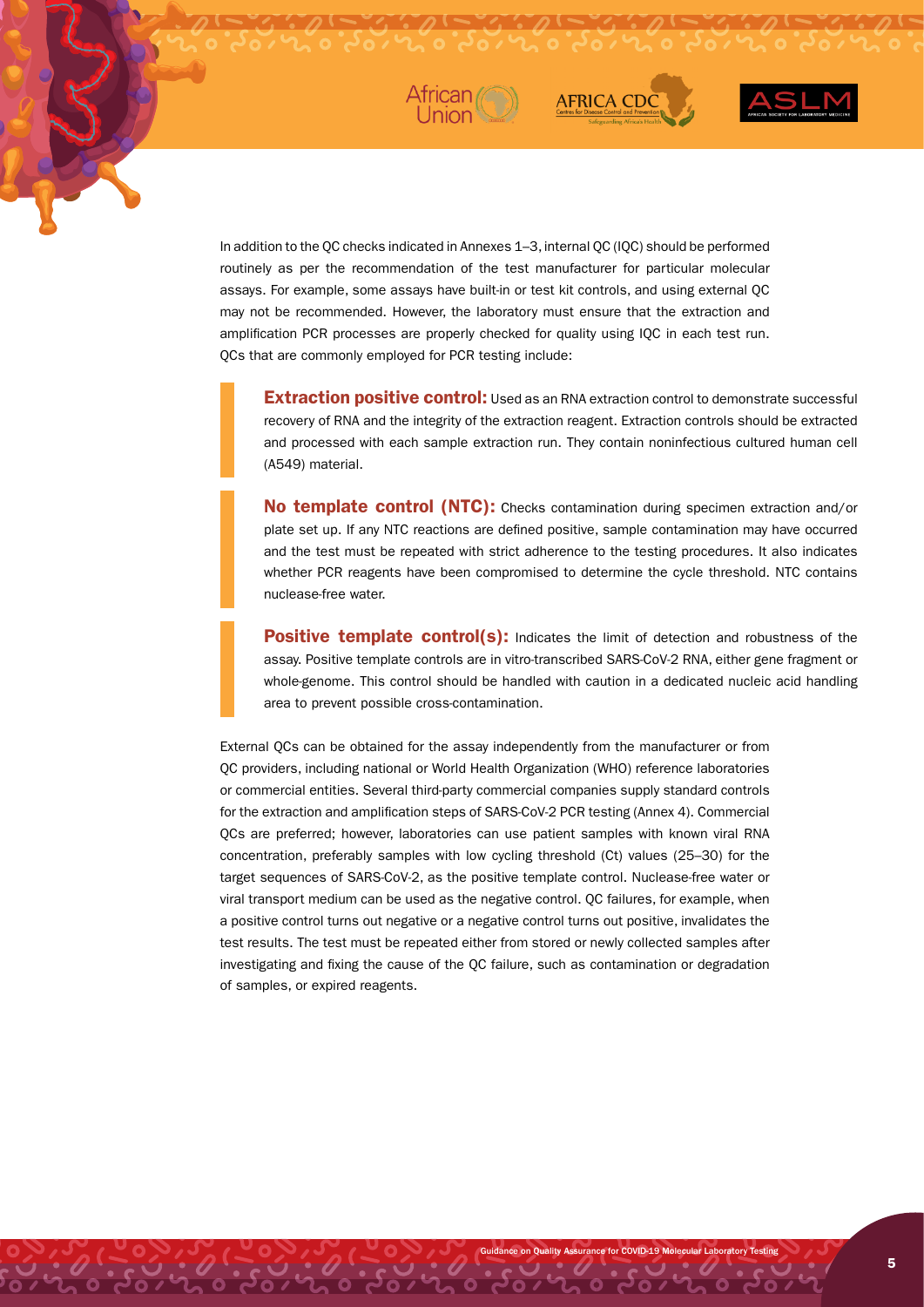





3.2

### **EXTERNAL QUALITY ASSESSMENT**

EQA is a process that allows COVID-19 testing laboratories to assess their performance by comparing their results with results from other laboratories within the network (testing and reference laboratories) via panel testing and retesting. EQA also includes the onsite evaluation to review the quality of the laboratory performance. EQA usually evaluates testing competency, the performance of the laboratories, reliability of the testing methods, and accuracy of the results reports, including follow-up for unacceptable EQA results with corrective action. One or more of the following three EQA methods can be applied for COVID-19 molecular testing laboratories.

**Proficiency testing:** An external PT provider sends a set of SARS-CoV-2 positive and negative simulated clinical samples for testing in different laboratories and the results of all laboratories are analysed, compared, and reported back to the participating laboratories. The positive panels contain different genetic lineages of SARS-CoV-2. Several PT providers have started distributing panels for molecular SARS-CoV-2 tests. COVID-19 testing laboratories can be enrolled as part of the influenza laboratory network for free or at a cost not exceeding \$420 USD, but cost varies by country (Annex 4). Laboratories should select PT providers with a track record in delivering PT panels within their region. All COVID-19 testing laboratories should participate in proficiency testing every three months (quarterly).

**Retesting:** Samples that have been tested at one laboratory are retested at another laboratory, allowing for inter-laboratory comparison. A laboratory's first positive COVID-19 sample should be sent to another testing laboratory, preferably a national or a WHO reference laboratory. In the absence of PT, national COVID-19 laboratories should send five positive and ten negative samples, systematically selected, to WHO reference laboratories for retesting. Similarly, sub-national COVID-19 testing laboratories should send retesting samples to their national COVID-19 reference laboratory.

**Onsite evaluation:** Onsite evaluations should be performed by experienced subject matter experts, who observe and assess the quality management systems of the COVID-19 testing laboratories across the three testing phases. Onsite evaluation includes:

- Patient management **•** Biosafety adherence
- Sample collection procedures
- Standardised testing policies
- Documentation and maintenance of records
- 
- Quality control procedures
- Staff competency

Guidance on Quality Assurance for COVID-19 Molecular Laboratory Testing

Onsite evaluation should be conducted at least annually, but preferably every three to six months. However, an immediate supervisory visit can be organized, if deemed necessary (e.g., EQA failures). A periodic onsite evaluation may not be feasible during the COVID-19 pandemic. However, onsite assessment should be conducted when selecting laboratories for COVID-19 testing (use WHO Laboratory assessment tool. (*[https://apps.who.int/iris/bitstream/handle/10665/70874/WHO\\_](https://apps.who.int/iris/bitstream/handle/10665/70874/WHO_HSE_GCR_LYO_2012.2_eng.pdf?sequence=3&isAllowed=y) [HSE\\_GCR\\_LYO\\_2012.2\\_eng.pdf?sequence=3&isAllowed=y](https://apps.who.int/iris/bitstream/handle/10665/70874/WHO_HSE_GCR_LYO_2012.2_eng.pdf?sequence=3&isAllowed=y)*) or nationally customised assessment checklist).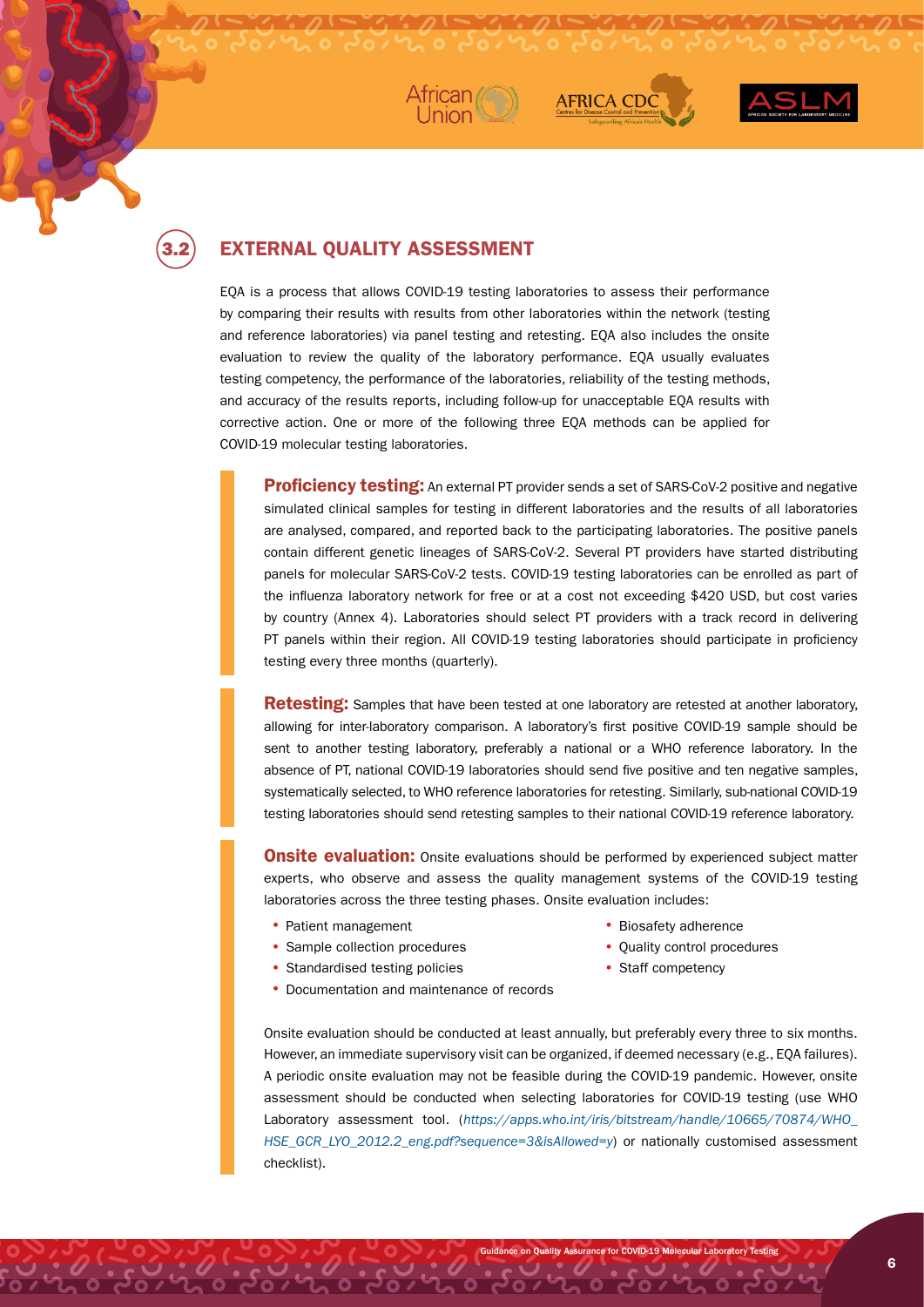





# 3.3

### **QUALITY IMPROVEMENT**

QI is a process by which the components of SARS-CoV-2 testing services are analyzed to identify areas requiring improvement, to plan and undertake improvements, and to evaluate the effectiveness of improvements. QI is also recognized as process improvement and involves continuous monitoring, identifying defects, and remedial action, such as refresher training, to prevent recurrence of problems. Data collection, data analysis, and creative problem solving are the key components of this process. It may require data from audits, participation in EQA schemes, and onsite evaluation to improve testing processes.

The ultimate target of QI is to take corrective action against the identified problem, remove its root cause, and reduce or eliminate its recurrence. Implementing preventive action reduces the likelihood of recurrence.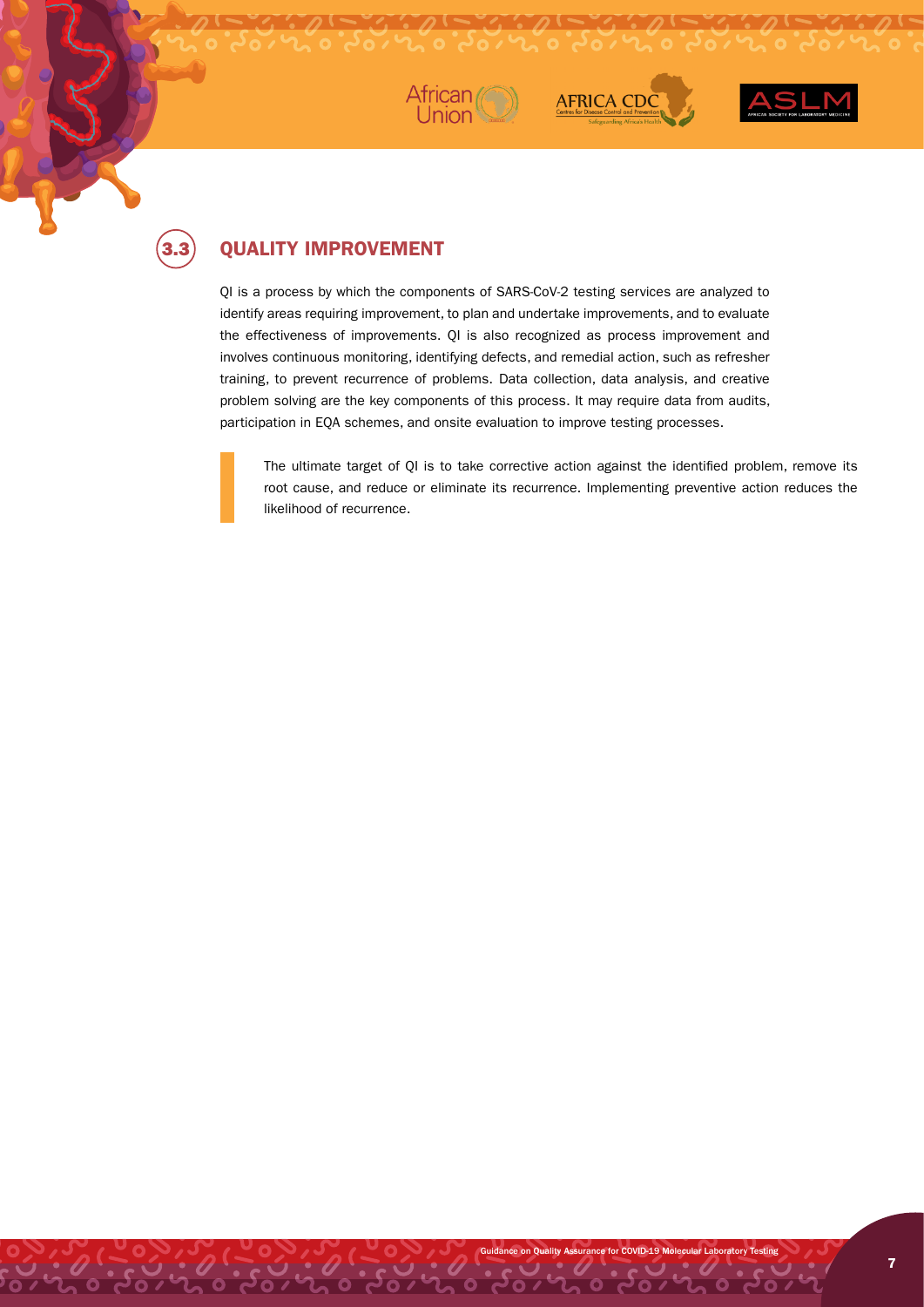



 $\mathcal{L} \cdot \mathcal{D} \left[ -\frac{1}{2} \cdot \frac{1}{2} \cdot \mathcal{D} \left( -\frac{1}{2} \cdot \frac{1}{2} \cdot \mathcal{D} \left( -\frac{1}{2} \cdot \frac{1}{2} \cdot \mathcal{D} \left( -\frac{1}{2} \cdot \frac{1}{2} \cdot \mathcal{D} \left( -\frac{1}{2} \cdot \frac{1}{2} \cdot \mathcal{D} \left( -\frac{1}{2} \cdot \frac{1}{2} \cdot \mathcal{D} \left( -\frac{1}{2} \cdot \frac{1}{2} \cdot \mathcal{D} \left( -\frac{1}{2$ 



### ANNEX 1 ELEMENTS OF QUALITY CONTROL - ADMINISTRATIVE

| <b>Quality Control</b>                        | <b>Recommendations</b>                                                                                                                                                                                                                                                                                                                                                                                                                                                          |  |
|-----------------------------------------------|---------------------------------------------------------------------------------------------------------------------------------------------------------------------------------------------------------------------------------------------------------------------------------------------------------------------------------------------------------------------------------------------------------------------------------------------------------------------------------|--|
| <b>Workplace</b>                              | • SARS-CoV-2 molecular testing should be performed in a secure, dedicated workspace<br>Manual PCR requires a three-room set-up (extraction, addition, and detection)<br>• Laboratories should be organised to allow efficient testing workflow                                                                                                                                                                                                                                  |  |
| Staff<br><b>Competency</b>                    | Staff should have technical knowledge and skills appropriate for laboratory work<br>• Staff should receive training on relevant technical and safety practices for SARS-<br>CoV-2 molecular testing<br>• Staff should take part in regular competency assessments, and if required, consider<br>retraining. e.g., online course on COVID-19 diagnostics and testing https://www.<br>futurelearn.com/courses/covid-19-diagnostics-and-testing                                    |  |
| Standard<br>operating<br>procedures<br>(SOPs) | • Laboratory should have SOPs for COVID-19 molecular testing<br>• SOPs should comply with current WHO recommendations or national guidelines<br>• SOPs should be kept up to date and written exactly as practiced in the laboratory<br>• SOPs and manuals should be located in the laboratory for easy access for all staff                                                                                                                                                     |  |
| Laboratory<br>register                        | All tests performed should be recorded in a standard format in the laboratory register<br>• Use an approved register format in COVID-19 testing laboratories throughout the<br>country network<br>• Laboratory registers should be located in the laboratory work area at all times and<br>stored in a secure location<br>• Test results should be written directly into the register or electronic registry rather<br>than transcribed from a worksheet                        |  |
| <b>Data collection</b>                        | Laboratories should collect and analyze data monthly<br>Data should be collected on key performance indicators:<br>٠<br>O Sample rejection rate<br>O Number of samples tested by sample category<br>Number of positive, negative and invalid test results<br>$\circ$<br>o Turn-around time<br>O Number of failed IQC results<br>O EQA/PT performance (pass/fail or % score)                                                                                                     |  |
| <b>Equipment</b>                              | All laboratory equipment must be maintained in safe and working condition<br>• Laboratory records should show supplier, date of purchase, serial number, and cost<br>of each piece of equipment<br>Instrument manuals should be located near the equipment<br>٠<br>Staff should be trained on the use and maintenance of PCR instruments<br>Equipment should be serviced as per the recommendation of the manufacturer, and<br>service records should be kept in the laboratory |  |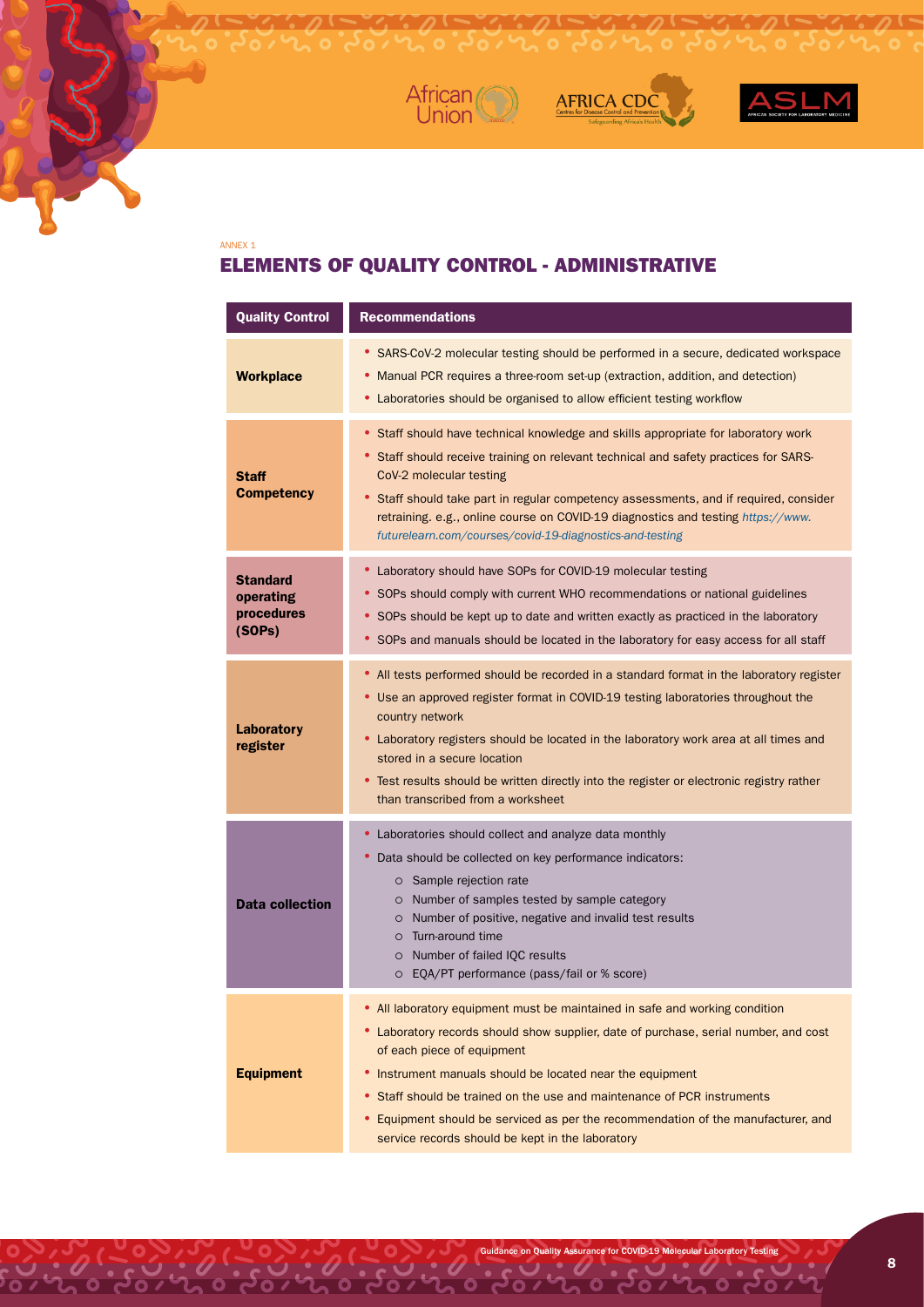



 $\mathcal{L} \cdot \mathcal{D} = \mathcal{L} \cdot \mathcal{D} = \mathcal{L} \cdot \mathcal{D}$ 



#### ANNEX 1 (CONTINUED)

### ELEMENTS OF QUALITY CONTROL - ADMINISTRATIVE

| <b>Quality Control</b> | <b>Recommendations</b>                                                                                                                                                                                                                                                                                                                                                                                                                                                                                                                                                                                                                                                                                                                                                                                         |  |
|------------------------|----------------------------------------------------------------------------------------------------------------------------------------------------------------------------------------------------------------------------------------------------------------------------------------------------------------------------------------------------------------------------------------------------------------------------------------------------------------------------------------------------------------------------------------------------------------------------------------------------------------------------------------------------------------------------------------------------------------------------------------------------------------------------------------------------------------|--|
| <b>Supplies</b>        | Procure diagnostic kits as per the WHO Emergency Use Assessment and Listing<br>(https://www.who.int/diagnostics_laboratory/eual/emergency/en/ and/or that have<br>granted Emergency Use Authorization from national authorities<br>Prioritise diagnostic kits with high performance characteristics in independently<br>٠<br>evaluated data using a large sample size (e.g., https://www.finddx.org/covid-19/<br>$pi$ pipeline $\land$<br>• Select suppliers that have local distributors or supply network in-country<br>Carefully consider ancillary items during forecasting and procurement (e.g., extraction<br>٠<br>buffers, sample collection materials, etc.)                                                                                                                                          |  |
| <b>Biosafety</b>       | Initial sample processing (before inactivation) should take place in a validated<br>٠<br>biological safety cabinet (BSC) or primary containment device<br>Non-propagative tests (sequencing and Nucleic acid amplification tests should be<br>٠<br>conducted at a facility using procedures equivalent to Biosafety Level 2 (BSL-2)<br>o For GeneXpert, non-propagative tests can be performed on a bench without<br>using a BSC, when the risk assessment so dictates, and proper precautions<br>are in place. This includes wearing of appropriate PPE and working in a well-<br>ventilated area.<br>Laboratories should conduct risk assessment for intended testing and subsequently,<br>based on the findings, decide on safety control measures to put in place (e.g.,<br>personal protective equipment) |  |

Guidance on Quality Assurance for COVID-19 Molecular Laboratory Testing

0. 0. 0. 0. 0. 0. 0. 0. 0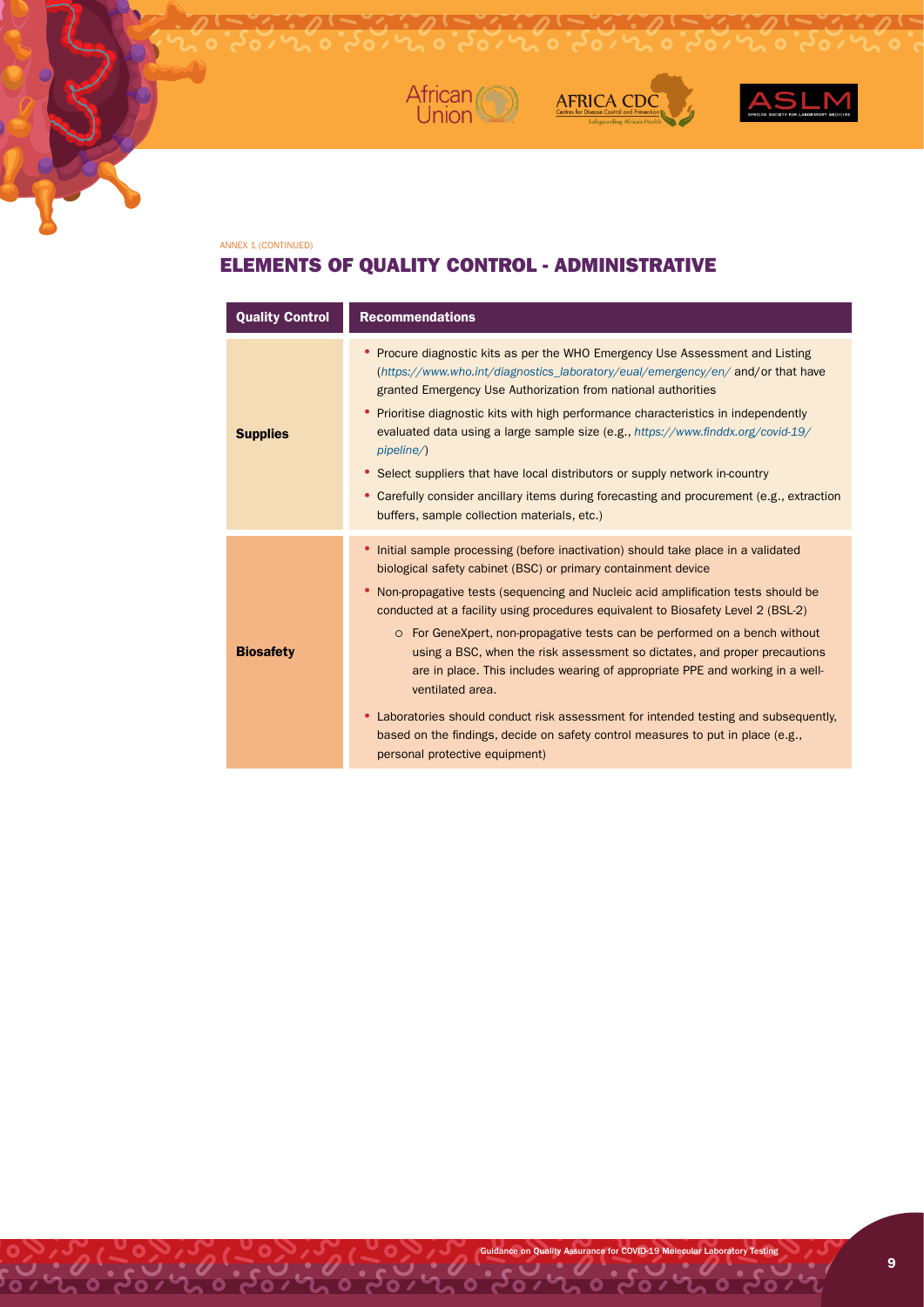



### ANNEX 2 ELEMENTS OF QUALITY CONTROL - SAMPLE MANAGEMENT

 $\frac{1}{2} \int_{0}^{2} \frac{1}{\sqrt{2}} \frac{1}{\sqrt{2}} \frac{1}{\sqrt{2}} \frac{1}{\sqrt{2}} \frac{1}{\sqrt{2}} \frac{1}{\sqrt{2}} \frac{1}{\sqrt{2}} \frac{1}{\sqrt{2}} \frac{1}{\sqrt{2}} \frac{1}{\sqrt{2}} \frac{1}{\sqrt{2}} \frac{1}{\sqrt{2}} \frac{1}{\sqrt{2}} \frac{1}{\sqrt{2}} \frac{1}{\sqrt{2}} \frac{1}{\sqrt{2}} \frac{1}{\sqrt{2}} \frac{1}{\sqrt{2}} \frac{1}{\sqrt{2}} \frac{1}{\sqrt{2}} \frac{1}{$ 

AFRICA CDC

| <b>Quality Control</b> | <b>Recommendations</b>                                                                                                                                                                                                                                                                                                                            |  |
|------------------------|---------------------------------------------------------------------------------------------------------------------------------------------------------------------------------------------------------------------------------------------------------------------------------------------------------------------------------------------------|--|
| <b>Collection</b>      | • All samples collected from COVID-19 suspect patients should be considered as<br>potentially infectious. Hence, biosafety must be emphasised when handling and<br>collecting samples.                                                                                                                                                            |  |
|                        | • Use appropriate PPE (gloves, solid front or wrap-around gown, face masks or<br>respirators, if available)                                                                                                                                                                                                                                       |  |
|                        | • Test request forms should capture all required information from the person being<br>tested, for proper handling, reporting, and clinical care. More info about developing<br>a request form is available at: https://extranet.who.int/lqsi/content/develop-request-<br>form-laboratory-testing                                                  |  |
|                        | • Upper respiratory samples (nasopharyngeal swab, oropharyngeal (throat) swab,<br>or nasopharyngeal aspirate, or nasal wash) and lower respiratory samples<br>(bronchoalveolar lavage, endotracheal aspirate, and expectorated sputum) are<br>recommended for COVID-19 testing.                                                                   |  |
|                        | Please note that expectorated sputum is ONLY for patients with a productive<br>cough. Sputum induction is NOT recommended.                                                                                                                                                                                                                        |  |
|                        | • Use Dacron or polyester-flocked swabs for sample collection. Calcium alginate swabs<br>and cotton swabs with wooden shafts are not recommended.                                                                                                                                                                                                 |  |
|                        | • Label sample tubes with patient details, date and time of collection                                                                                                                                                                                                                                                                            |  |
|                        | • Laboratories that are unable to meet biosafety requirements should consider<br>referring samples to reference laboratories                                                                                                                                                                                                                      |  |
|                        | • All samples should be stored at 2–8°C for up to 48 hours after collection. For<br>handling or shipping after 48 hours, storage at -70°C is recommended.                                                                                                                                                                                         |  |
| <b>Transport</b>       | • Use viral transport medium (VTM), if a delay is unavoidable. VTM can be locally<br>prepared; see US CDC protocol (https://www.cdc.gov/coronavirus/2019-ncov/<br>downloads/Viral-Transport-Medium.pdf). Minimum essential media, sterile phosphate<br>buffered saline, or 0.9% saline can be used as alternatives to VTM for SARS-CoV2<br>tests. |  |
|                        | Samples should be transported as UN3373, 'Biological Substance Category B'<br>٠<br>using triple packaging (https://www.un3373.com/category-biological-substances/<br>category-b/). If shipping is within national borders, comply with national regulations.<br>For overnight shipment, use shipment in an ice pack (temp 2-8°C).                 |  |
|                        | Samples must be handled efficiently to ensure prompt and accurate reporting of<br>results                                                                                                                                                                                                                                                         |  |
| <b>Laboratory</b>      | Details of submitted samples should be recorded on the laboratory register or<br>entered into an electronic laboratory information system before tests are carried out                                                                                                                                                                            |  |
|                        | Samples should be evaluated as per the acceptance criteria, such as leakage,<br>inadequate sample volume, and sample integrity, and reasons recorded if samples<br>are rejected                                                                                                                                                                   |  |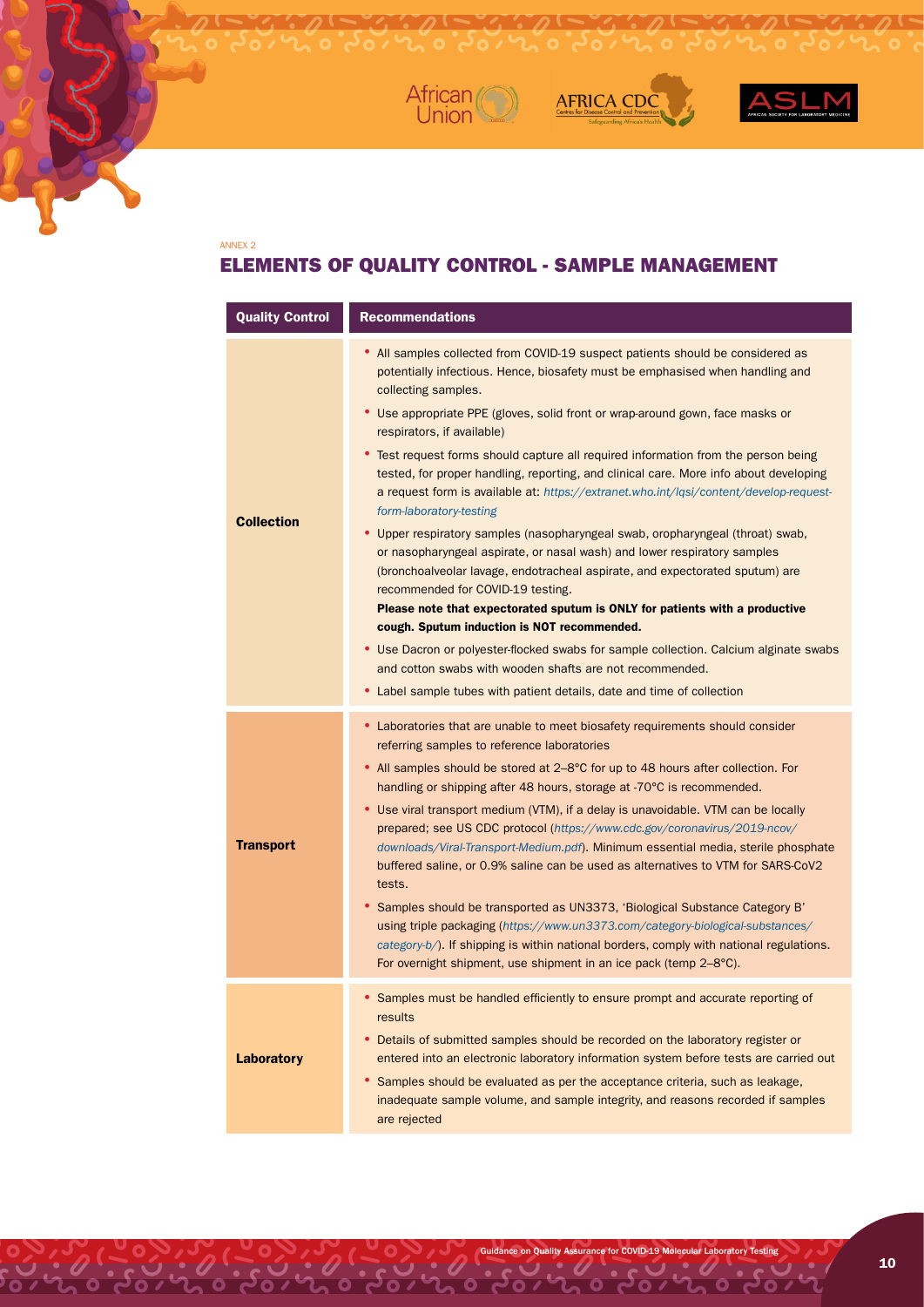



### ANNEX 3 ELEMENTS OF QUALITY CONTROL - SARS-COV-2 MOLECULAR TESTING

**AFRICA CDC** 

| <b>Quality Control</b>                        | <b>Recommendations</b>                                                                                                                                                                                                                                                                                                                                                                                                                                                                                                                                                                                                                                                                                                                                                              |  |
|-----------------------------------------------|-------------------------------------------------------------------------------------------------------------------------------------------------------------------------------------------------------------------------------------------------------------------------------------------------------------------------------------------------------------------------------------------------------------------------------------------------------------------------------------------------------------------------------------------------------------------------------------------------------------------------------------------------------------------------------------------------------------------------------------------------------------------------------------|--|
| <b>Assay</b><br>validation or<br>verification | • Validation or verification should be conducted to ensure test performance for<br>intended use as indicated by the manufacturer. However, under emergency conditions,<br>validation and verification studies may be limited.<br>• Five positive and 10 negative samples should be referred to WHO reference<br>laboratories for confirmatory testing<br>• Alternatively, new or less experienced laboratories should be mentored by reference<br>or more experienced laboratories for their initial test results confirmation and<br>performance improvement<br>• Lot-to-lot verification should be conducted for a newly received lot or batch of test<br>kits. Each lot should be tested using well-characterised samples to verify performance<br>against existing lots in use. |  |
| <b>Reagent</b>                                | Reagent reconstitution should be done in a PCR hood or BSC following the product insert<br>and brought to the right temperature conditions before use (use cold blocks or ice)<br>• Do not substitute or mix reagents from different kit lots or other manufacturers<br>• Minimise freeze-thaw cycles<br>Maintain primer/probe integrity. After suspension and dilution, aliquot immediately<br>into volume enough for one run.<br>• Do not use expired reagents                                                                                                                                                                                                                                                                                                                    |  |
| <b>Sample</b><br>processing                   | • RNA extraction must be performed in a BSL-2 or equivalent facility<br>• Sample must be allowed to thaw completely before use<br>• Purulent or clotty sputum should be treated with dithiothreitol before aliquoting<br>• Test tubes should be labeled with sample details to enable traceability. Always use a<br>new aerosol-barrier or positive-displacement pipette tip for each sample.                                                                                                                                                                                                                                                                                                                                                                                       |  |
| <b>Testing</b>                                | • SARS-CoV-2 molecular testing procedures should be readily available (manuals, SOPs,<br>job aids)<br>• Testing should be performed as per the SOPs of the laboratory<br>• Leftover samples should be stored serially at -70 OC for retesting by an EQA program                                                                                                                                                                                                                                                                                                                                                                                                                                                                                                                     |  |
| <b>Interpretation</b>                         | • Test result interpretation should follow the testing algorithm of the country or<br>available guidance<br>Discordant results should be resolved by repeat testing on a newly collected sample<br>and possibly by sequencing<br>• Any unexpected result should be reported and related samples sent to WHO<br>reference laboratories for confirmation https://www.who.int/who-documents-detail/<br>who-reference-laboratories-providing-confirmatory-testing-for-covid-19                                                                                                                                                                                                                                                                                                          |  |
| <b>Reporting</b>                              | • Test results should be reviewed independently by a laboratory supervisor to confirm<br>accuracy before release. Independent review involves confirming patient details with<br>the test result and validity test by control results.                                                                                                                                                                                                                                                                                                                                                                                                                                                                                                                                              |  |

Guidance on Quality Assurance for COVID-19 Molecular Laboratory Testing

 $\overline{\mathbf{o}}$ 

 $\overline{u}$  order

 $2000$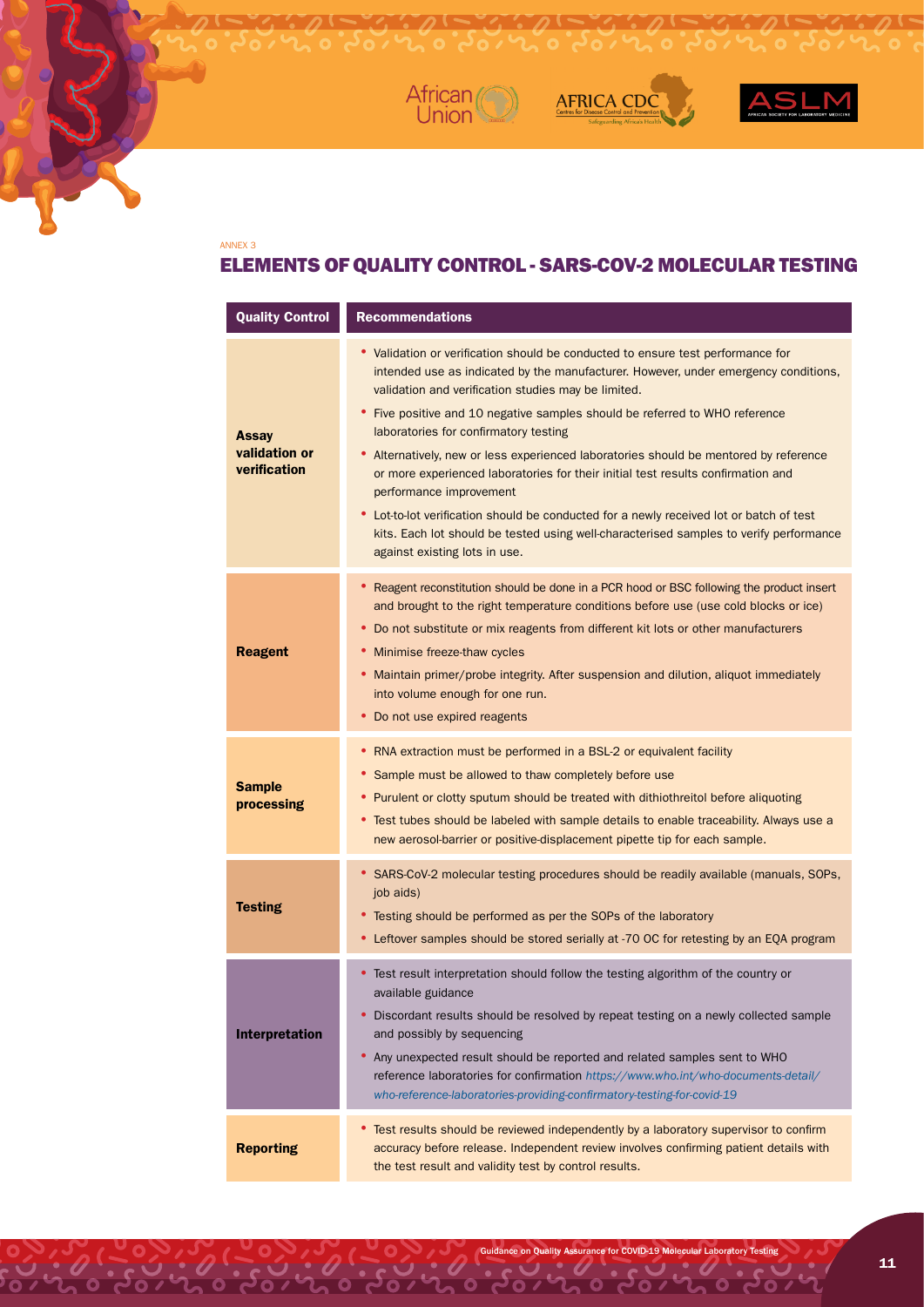





#### ANNEX 4

### SELECTED, CURRENTY AVAILABLE SARS-COV-2 PANEL PROVIDERS FOR QUALITY CONTROL AND PROFICIENCY TESTING

### **QC PROVIDERS**

| <b>Provider</b>                                                                  | <b>Website</b>                                                                                                                      |
|----------------------------------------------------------------------------------|-------------------------------------------------------------------------------------------------------------------------------------|
| <b>ZeptoMetrix</b>                                                               | https://www.zeptometrix.com/informationcenter/resources/<br>zeptometrix-coronavirus-products                                        |
| <b>SeraCare</b>                                                                  | https://www.seracare.com/                                                                                                           |
| <b>European Virus Archives-Global</b>                                            | https://www.european-virus-archive.com/detection-kit/2019-ncov-e-<br>gene-stabilized-rna-positive-control-shipping-room-temperature |
| <b>Bio-Rad</b>                                                                   | https://www.bio-rad.com/featured/en/coronavirus-covid-19-assay-<br>development-vaccine-research.html                                |
| <b>National Institute for Biological</b><br><b>Standards and Control (NIBSC)</b> | https://www.nibsc.org/                                                                                                              |
| <b>LGC</b>                                                                       | https://www.lgcstandards.com/GB/en/About-LGC-Standards                                                                              |
| <b>Twist Bioscience</b>                                                          | https://www.twistbioscience.com/                                                                                                    |
| Randox                                                                           | https://www.randox.com/coronavirus-randox-2/                                                                                        |

### **EQA PROVIDERS**

 $0.4000$ 

| <b>Provider</b>                                                                  | Website                                                                                                                   |
|----------------------------------------------------------------------------------|---------------------------------------------------------------------------------------------------------------------------|
| <b>QCMD</b>                                                                      | https://www.randox.com/coronavirus-gcmd/                                                                                  |
| <b>INSTAND</b>                                                                   | https://www.instand-ev.de/en/eqas/eqa-program.html                                                                        |
| <b>WHO Health, Emergencies and</b><br>Global Influenza program                   | https://www.who.int/influenza/gisrs_laboratory/external_quality_<br>assessment_project/en/                                |
| ECDC/EVD-LabNet/ERLI-Net                                                         | https://www.ecdc.europa.eu/en/about-us/networks/disease-and-<br>laboratory-networks/erlinet-influenza-lab-quality-control |
| <b>Boca Biolistics</b>                                                           | https://www.bocabiolab.com/                                                                                               |
| <b>National Institute for Biological</b><br><b>Standards and Control (NIBSC)</b> | https://www.nibsc.org/                                                                                                    |
| <b>SmartSpot Quality</b>                                                         | https://smartspotg.com/                                                                                                   |

 $\frac{1}{2}$  or  $\frac{1}{2}$ 

 $\overline{\bullet}$ 

Guidance on Quality Assurance for COVID-19 Molecular Laboratory Testing

 $\overline{\bullet}$ 

 $\overline{\mathcal{U}}$  or  $\overline{\mathcal{C}}$ 

 $\sim$  0  $\sigma$ 

 $\overline{\bullet}$